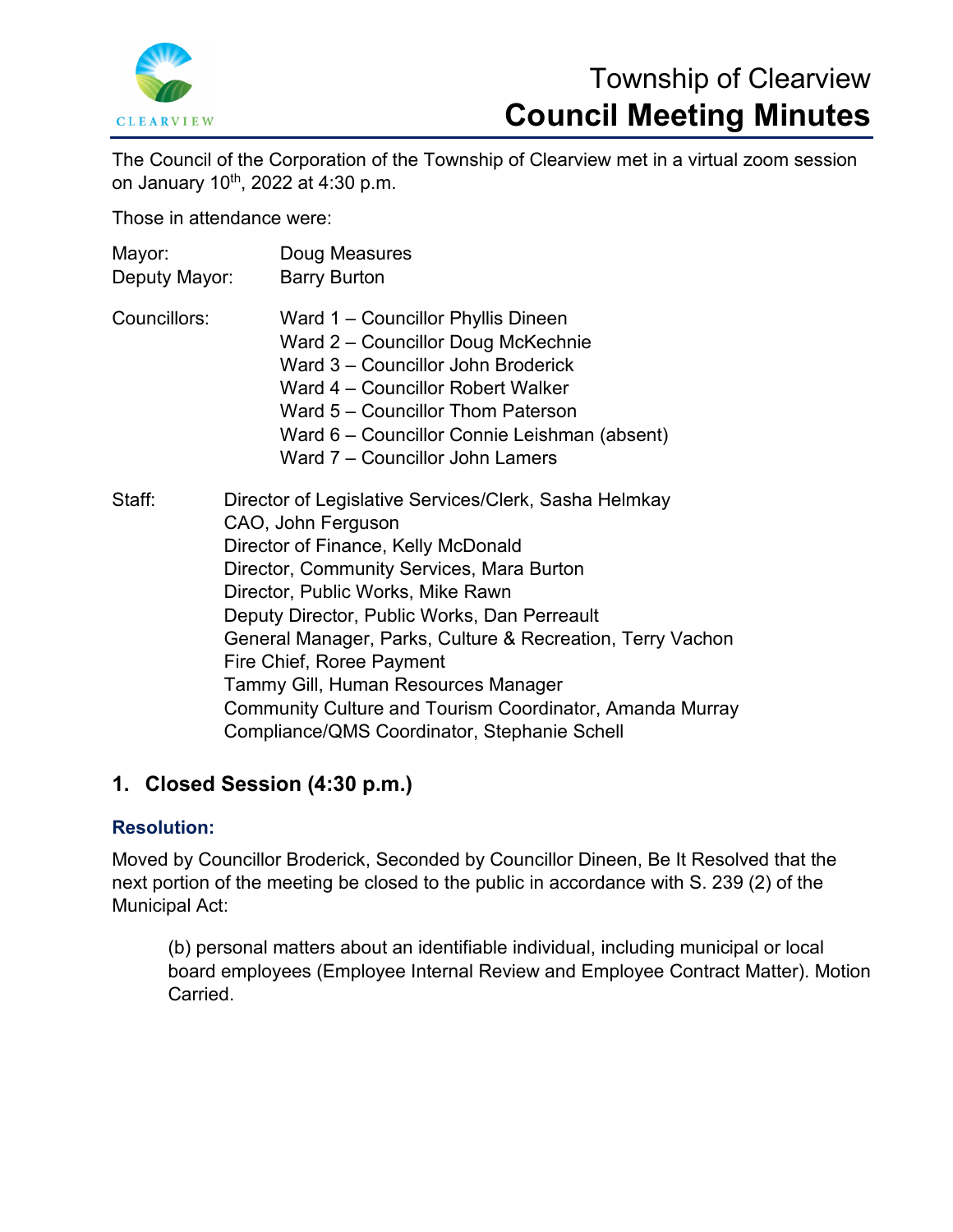**Items for Direction** (including Procedural Matters) Section 239(6) (b)

- a) Approval of Closed Minutes
- b) Items for Closed Session:
	- Employee Internal Review
	- Employee Contract Matter
- c) Identification of items to arise in open session
- d) Resolution to reconvene into open session

Mayor Measures began the regular meeting by reading the Township's Indigenous Land Acknowledgement.

# **2. Approval of Agenda (5:30 p.m.)**

### **Resolution:**

Moved by Councillor Dineen, Seconded by Councillor Broderick, Be It Resolved, that Council of the Township of Clearview hereby approve the agenda dated January 10<sup>th</sup>, 2022 as presented. Motion Carried.

# **3. Disclosure of Pecuniary Interest and General Nature Thereof**

Councillor Walker and Councillor McKechnie advised that they will be refraining from voting on Item 7 as they were not in attendance at the December 17, 2021 Council meeting.

# **4. Public Participation**

No items.

# **5. Deputations & Presentations**

# **5.1 South Georgian Bay Regional Housing Corporation Initiative**

Julie Scarcella and Mike Vance with the SGB Regional Housing Working Board made a presentation to Council regarding a proposed Regional Housing Corporation Initiative. They identified that there are two key issues in South Georgian Bay – limited affordable housing and climate change, moving towards carbon reduction targets. Their solution is to create a new organization (not for profit development corporation) to collaborate with regional municipalities and pool funding sources. They want to take a regional approach rather than an individual municipal approach to the affordable housing issue. To do this, the proposed Corporation would be looking to enter into partnership agreements with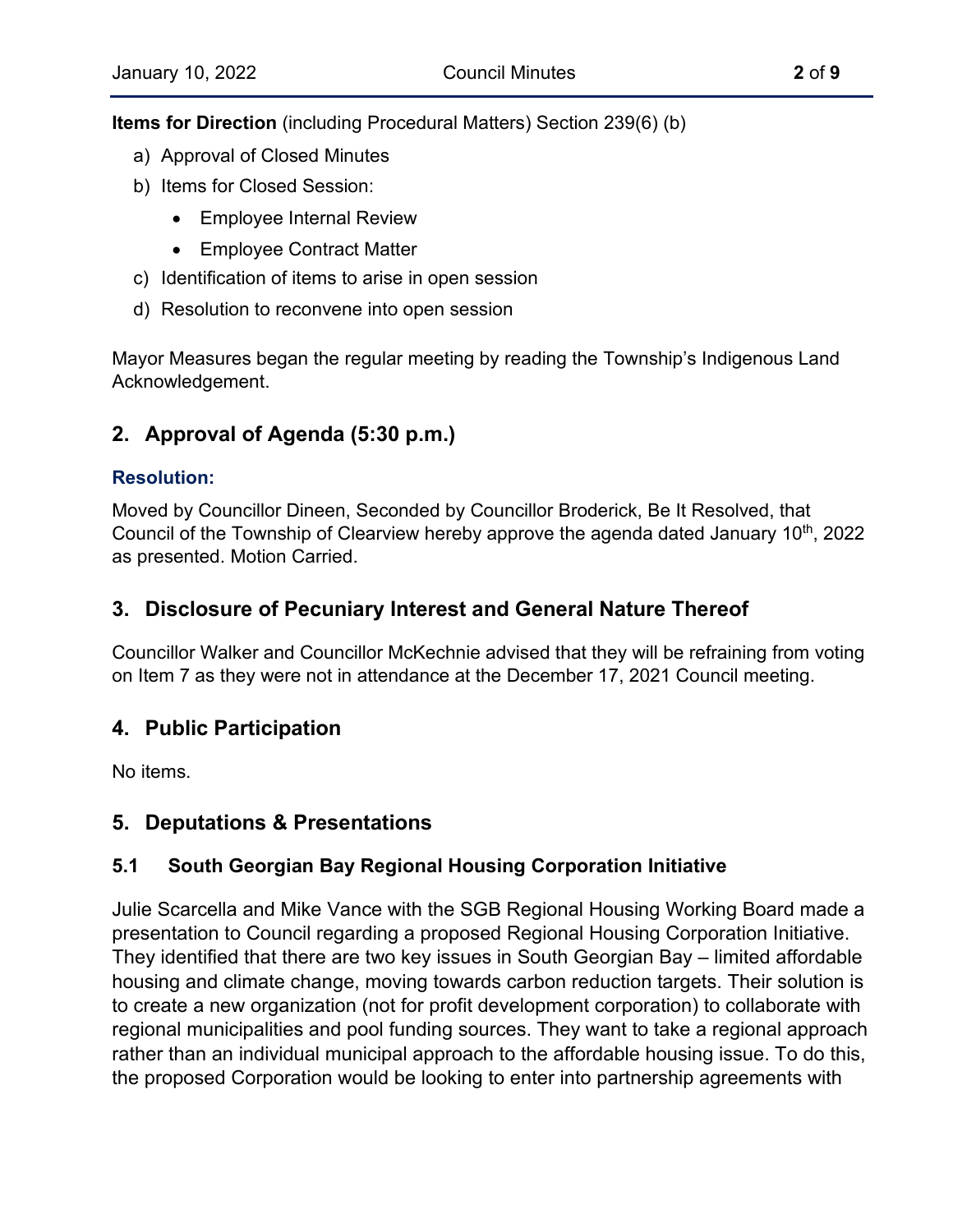individual municipalities to share resources, assess needs, and outline expectations, including funding for projects.

Members of Council asked questions of the presenters.

Mayor Measures thanked Julie Scarcella and Mike Vance for their presentation.

# **5.2 Joint Physician Recruitment & Retention Committee – New Governance Structure Request**

June Porter, Chair of the Joint Physician Recruitment & Retention Committee, and Rob Sampson, Committee Rep Town of the Blue Mountains, presented to Council the Committee's White Paper identifying the critical need of physicians in the region and the request to progress to a new governance structure for physician recruitment. The presenters discussed the current advisory role of the Committee with politicians making up a majority of the membership. The current issues with physician recruitment in the area include the fact that new physicians are coming in to replace retired physicians but are not taking on new patients, just maintaining the current roster. This leaves many individuals with no family doctor. Additionally, to recruit physicians to the area the idea of providing financial incentives needs to be looked at. The aging population and the movement of young families into the area has elevated the need for physicians. To address these issues, it is being recommended that the Committee move to a new governance structure, which would look to include health care professionals and key people in the health care field, working independently across the region to deliver tangible results.

Members of Council asked questions of the presenters.

# **Resolution:**

Moved by Councillor Paterson, Seconded by Councillor Broderick, Be It Resolved that Council of the Township of Clearview hereby:

- 1) Receive the presentation and White Paper from the Joint Physician Recruitment and Retention Committee (JPRRC); and,
- 2) That Council support the request from the Committee to progress to a new governance structure which will enable it to operate independently across the region, access funds to action and deliver tangible results, while reporting to a regional group such as the South Georgian Bay Mayors and CAO Committee; and,
- 3) That the new governance structure be supported beyond an elected term to address the immediate, known future retirements and future population growth. Motion **Carried**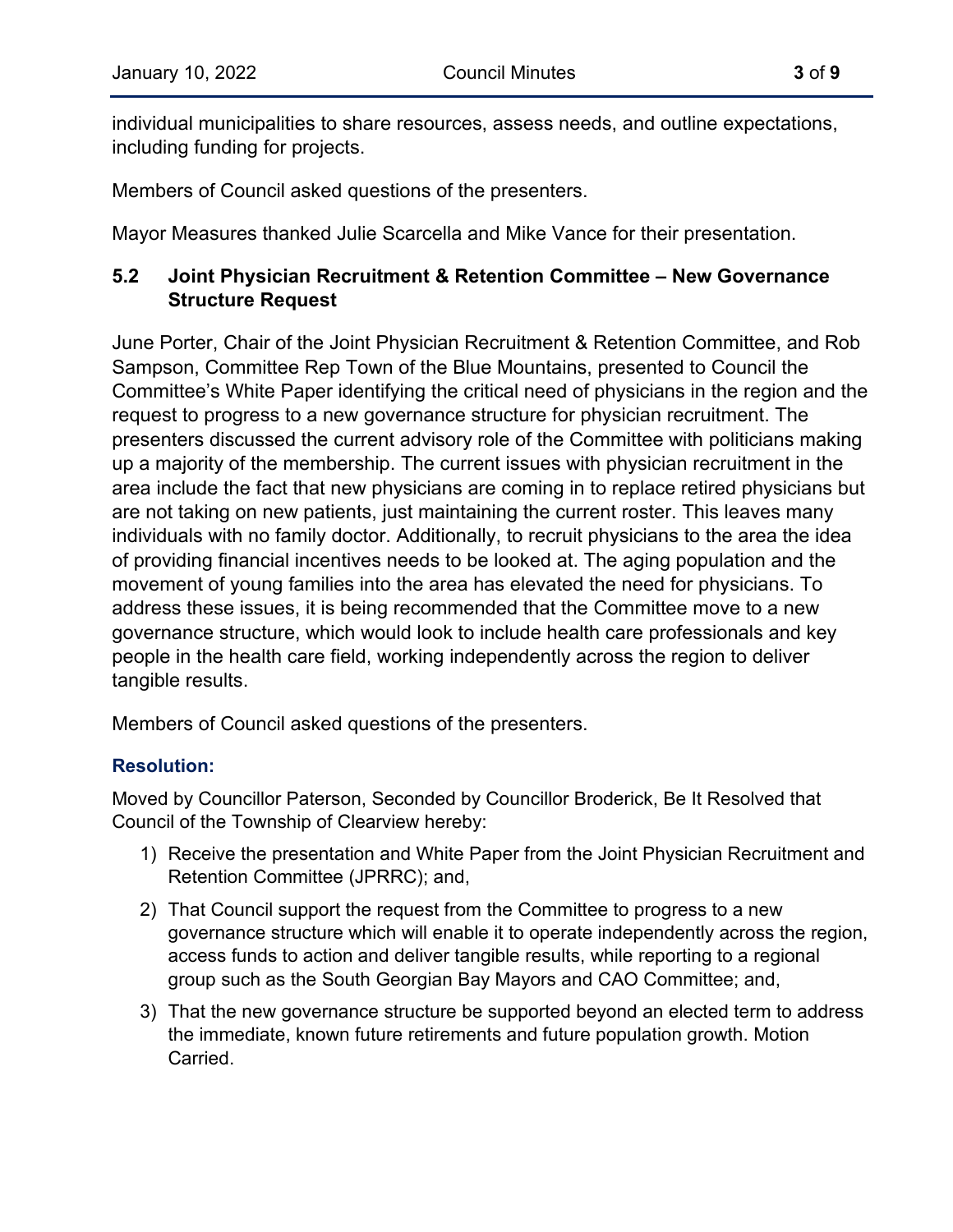Mayor Measures thanked June Porter and Councillor Rob Sampson for their presentation.

# **6. Public Meeting**

No public meetings.

# **7. Approval of Minutes of Council Meeting**

# **Resolution:**

Moved by Deputy Mayor Burton, Seconded by Councillor Broderick, Be It Resolved, that Council of the Township of Clearview hereby approve the Minutes of the December 13, 2021 and December 17, 2021 Council Meetings as presented. Motion Carried.

# **8. Business arising from Minutes**

None.

# **9. Communications from the Mayor**

**9.1 Closed Session Report** (No report provided)

# **9.2 NVCA Board Meeting Highlights – December 2021**

# **9.3 Collingwood General & Marine Hospital - MRI Support Request**

### **Resolution:**

Moved by Deputy Mayor Burton, Seconded by Councillor Paterson, Be It Resolved that Council of the Township of Clearview hereby support the Collingwood General & Marine Hospital in their proposal submission to the Ontario Ministry of Health for funding for a Magnetic Resonance Imaging (MRI) unit to provide the ability of South Georgian Bay residents to access care close to home; and,

That the Mayor be directed to provide a letter to the Collingwood General & Marine Hospital outlining Clearview Township's support. Motion Carried.

### **Resolution:**

Moved by Councillor Broderick, Seconded by Councillor Dineen, Be It Resolved that Council of the Township of Clearview hereby receive Communications from the Mayor for information. Motion Carried.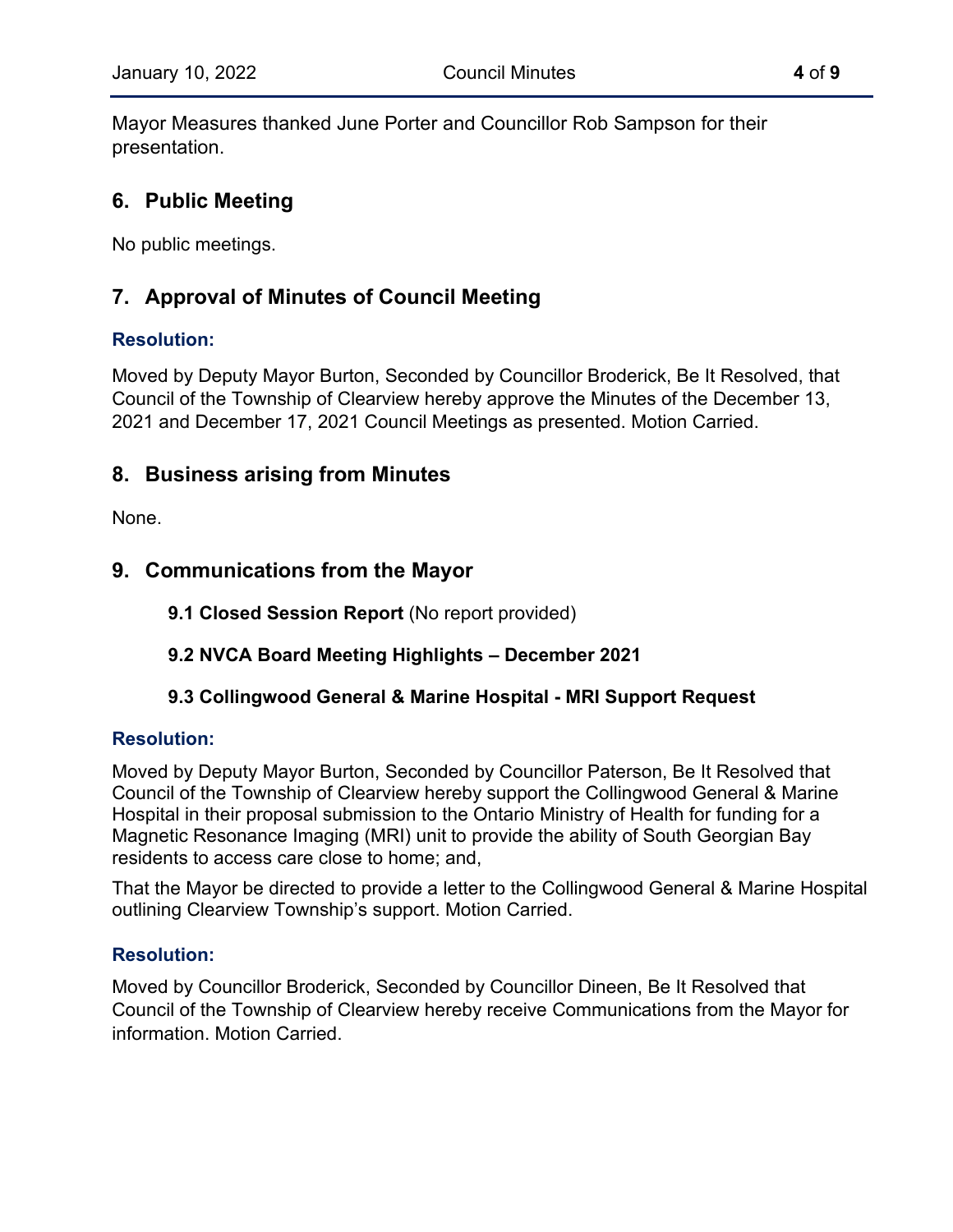# **10. County Reports & Information**

Deputy Mayor Burton advised of the Age Friendly Initiative that was established by the County of Simcoe in 2018, and the grant opportunity available to residents to update their homes to be more age friendly and accessible.

Mayor Measures is anticipating an announcement to be made by the County soon regarding details on the waste management cart exchange program, including the procedure and dates.

# **11. Council Reports & Community Announcements**

### 11.1 Ward Reports

### **Councillor Walker**

- Advised that he is triple vaccinated
- Support local businesses during this time and stay healthy

### **Councillor Dineen**

• Happy New Year to everyone, stay healthy and warm

### **Councillor Broderick**

- December  $14<sup>th</sup>$  attended Creemore BIA meeting
- December  $17<sup>th</sup>$  attended Special Council meeting
- December 21<sup>st</sup> attended the Library Board meeting

#### **Councillor Paterson**

• Advised that he received limited emails over the last month but has been checking on issues in Creemore

### **Councillor Lamers**

- Happy New Year to everyone
- December 17<sup>th</sup> attended Special Council meeting
- Advised that Winterama this year will not be hosting any in-person events but will be holding contests via social media from January  $10^{th}$  – February  $4^{th}$
- Advised that he is triple vaccinated

### **Deputy Mayor Burton**

- December  $17<sup>th</sup>$  attended Special Council meeting
- Thanked frontline workers and advised everyone to stay safe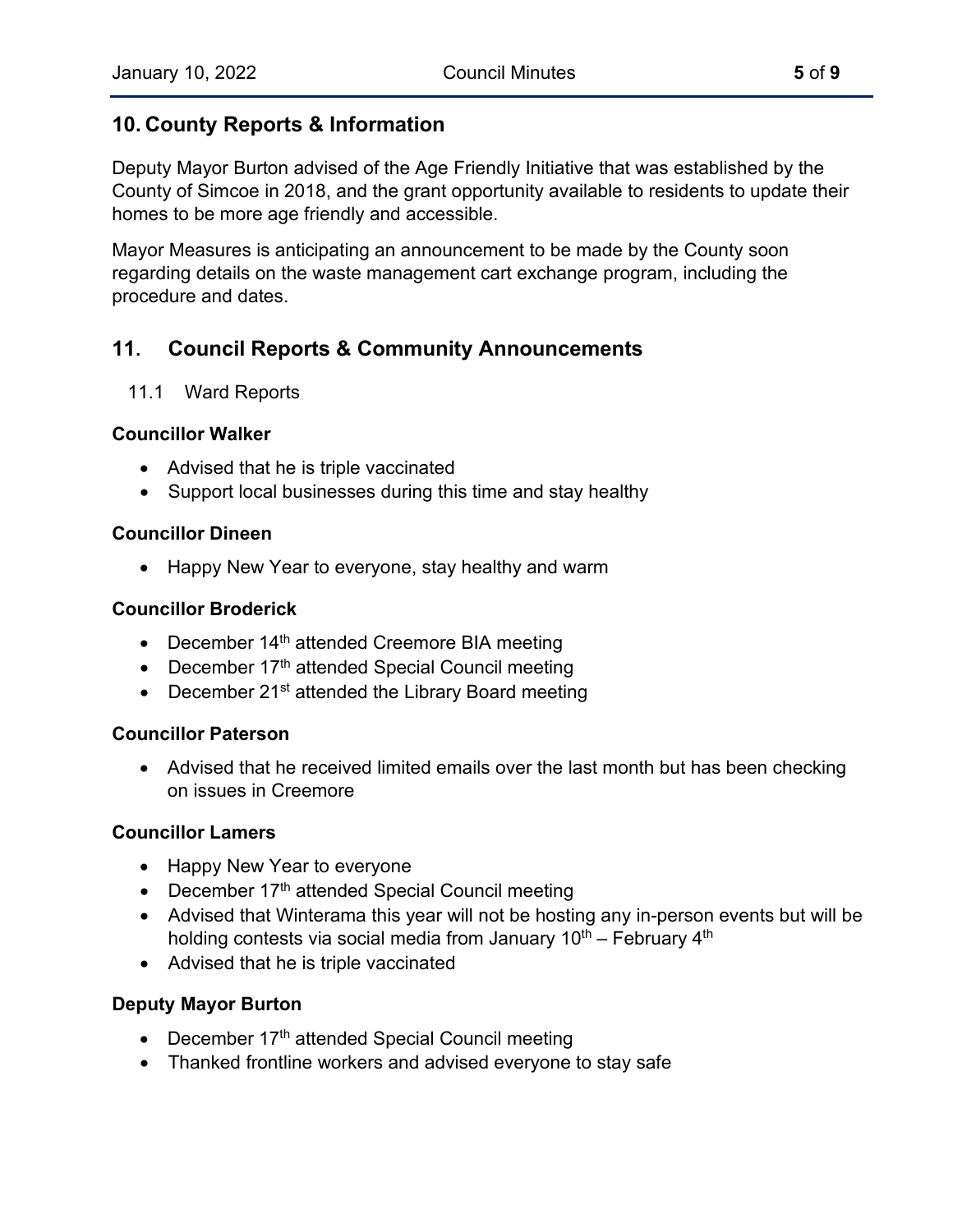#### **Councillor McKechnie**

- Advised that he is triple vaccinated
- Congratulated Councillor Broderick on being the Grand Master of the Masonic/Northern Light Lodge
- Provided condolences to the family of Nottawa resident Kirk McKenzie who passed away

#### **Mayor Measures**

- Advised that he is triple vaccinated
- Support local restaurants and businesses during this time
- Highlighted that Township indoor recreation facilities and the Administration Centre are currently closed to the public, but staff are still working remotely and in office limited times. CAO Ferguson spoke and encouraged residents to leave a message and staff will return calls within a business day.

# **12. Department Reports and By-laws**

#### **Community Services**

#### **CS-001-2022 Committee of Adjustment Report – December 2021**

#### **Resolution:**

Moved by Deputy Mayor Burton, Seconded by Councillor Lamers, Be It Resolved, that Council of the Township of Clearview hereby:

1) Receive Report CS-001-2022 (Committee of Adjustment Report – December 2021) for information. Motion Carried.

#### **Parks, Culture and Recreation**

#### **PCR-001-2022 Mad River Park Capital Improvements**

#### **Resolution:**

Moved by Councillor Broderick, Seconded by Councillor Walker, Be It Resolved that Council of the Township of Clearview hereby:

- 1) Receive Report PCR-001-2022 (Mad River Park Capital Improvements) dated January 10, 2022; and,
- 2) That Council approve the proposed capital improvements to the Mad River Park as outlined in this report. Motion Carried.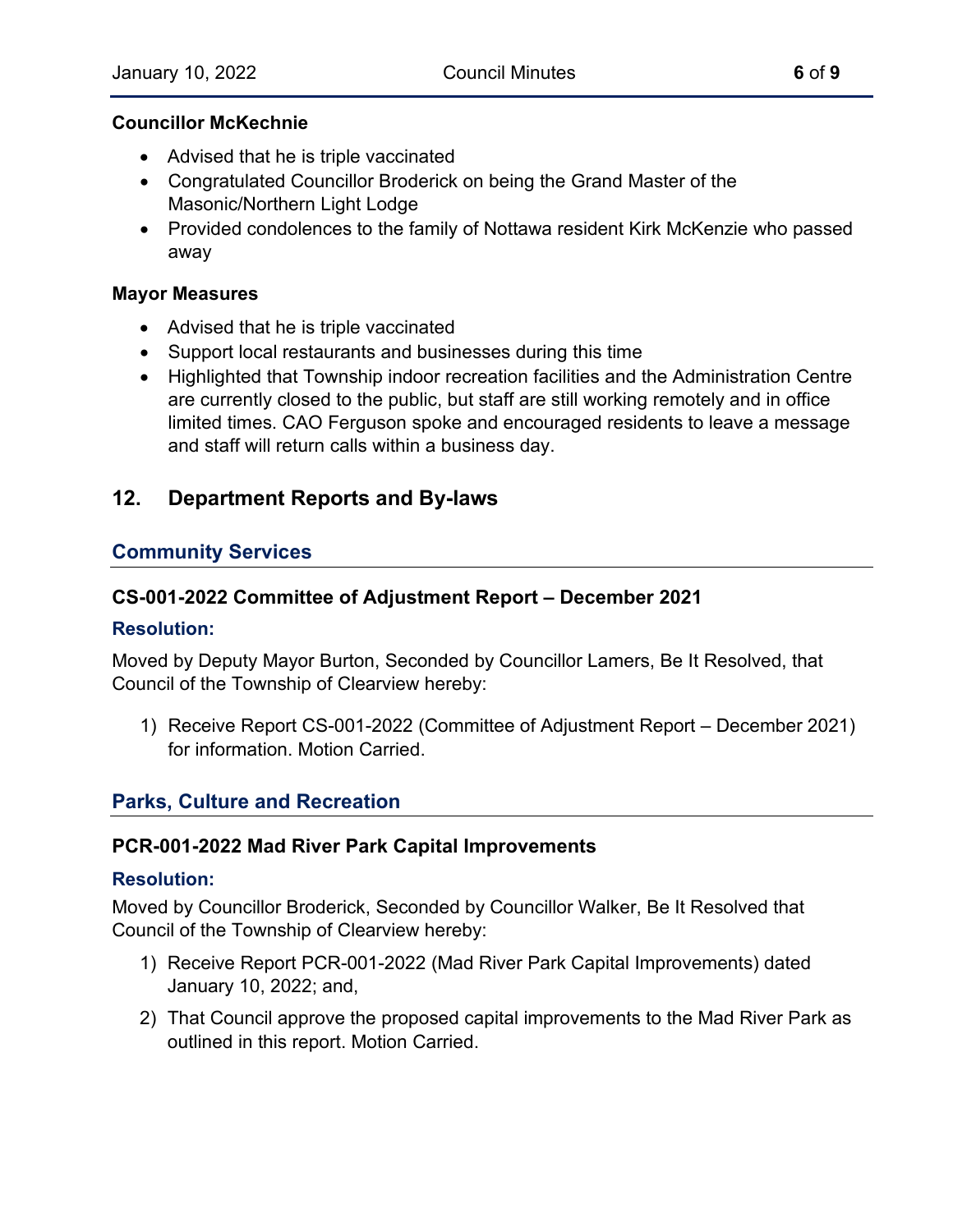### **Public Works**

### **PW-001-2022 2021 MECP Drinking Water Inspection Reports**

#### **Resolution:**

Moved by Councillor Broderick, Seconded by Deputy Mayor Burton, Be It Resolved that Council of the Township of Clearview hereby:

1) Receive PW-001-2022 summary of the 2021 MECP Drinking Water Inspection Reports for information. Motion Carried.

### **Finance**

### **FIN-001-2022 Interim Tax By-law 22-01**

#### **Resolution:**

Moved by Councillor Broderick, Seconded by Councillor Lamers, Be It Resolved that Council of the Township of Clearview hereby:

- 1) Receives the 2022 Interim Tax By-Law report for information.
- 2) Approves the 2022 Interim Tax By-Law 22-01. Motion Carried.

### **FIN-002-2022 Development Charges Pamphlet 2022**

#### **Resolution:**

Moved by Councillor Broderick, Seconded by Councillor Walker, Be It Resolved that Council of the Township of Clearview hereby:

1) Receives the 2022 Development Charges Pamphlet report for information. Motion Carried.

#### **FIN-003-2022 Insurance Renewal 2022**

#### **Resolution:**

Moved by Councillor Broderick, Seconded by Councillor Dineen, Be It Resolved that Council of the Township of Clearview hereby:

- 1) Receives the 2022 Insurance Renewal report for information.
- 2) Approves the Insurance and Risk Management Renewal proposal from Marsh Canada Ltd. in the amount of \$544,679 + PST. Motion Carried.

# **Legislative Services/Clerk**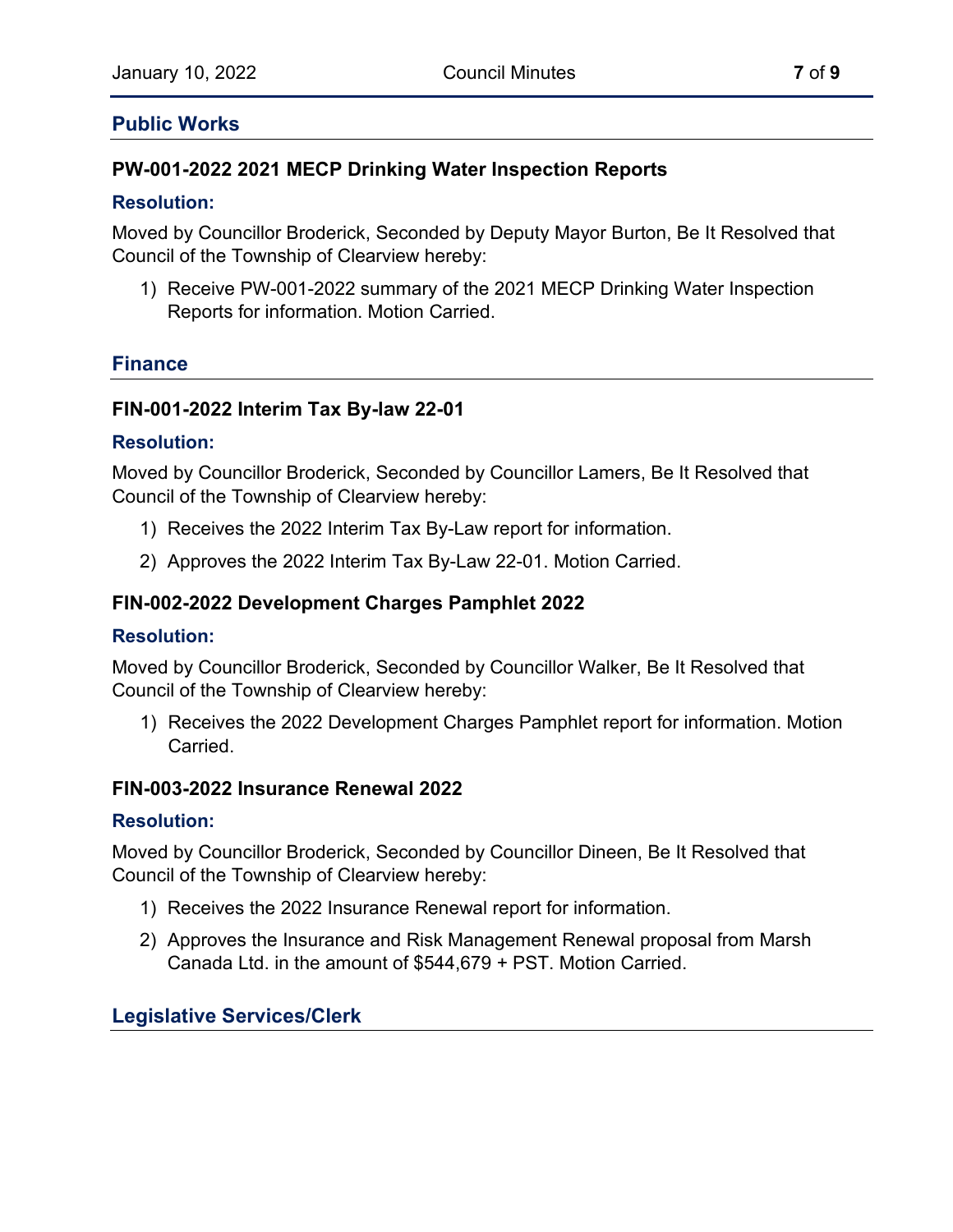# **LS-001-2022 Municipal Election – Use of Corporate Resources Policy**

### **Resolution:**

Moved by Councillor Lamers, Seconded by Councillor Dineen, Be It Resolved that Council of the Township of Clearview hereby:

- 1) Receive Report LS-001-2022 (Municipal Election Use of Corporate Resources Policy) dated January 10, 2022; and,
- 2) That Council approve the Use of Corporate Resources Policy for Municipal Elections as presented in Schedule A to this report. Motion Carried.

### **LS-002-2022 Community Assistance Grants**

### **Resolution:**

Moved by Councillor Dineen, Seconded by Councillor Broderick, Be It Resolved that Council of the Township of Clearview hereby:

- 1) Receive LS-002-2022 (2022 Community Assistance Grants) report for information; and,
- 2) That the 2022 Community Assistance Grants be approved as presented. Motion Carried.

# **By-laws**

### **22-01 Interim Tax Levy By-law (2022)**

### **Resolution:**

Moved by Councillor Broderick, Seconded by Councillor Lamers, Be It Resolved that By-law 22-01, being a by-law to levy an Interim Tax for the year 2022, be presented and read a first, second and third time and finally passed this  $10<sup>th</sup>$  day of January, 2022. Motion Carried.

# **13. Notice of Motion/New Business**

No items

# **14. By-Law to Confirm Proceedings of Council Meeting**

### **Resolution:**

Moved by Councillor Dineen, Seconded by Councillor McKechnie, Be It Resolved that By-Law 22-02, being a by-law to confirm the proceedings of the January 10, 2022 Council Meeting, be presented and read a first, second and third time and finally passed this  $10<sup>th</sup>$ day of January, 2022. Motion Carried.